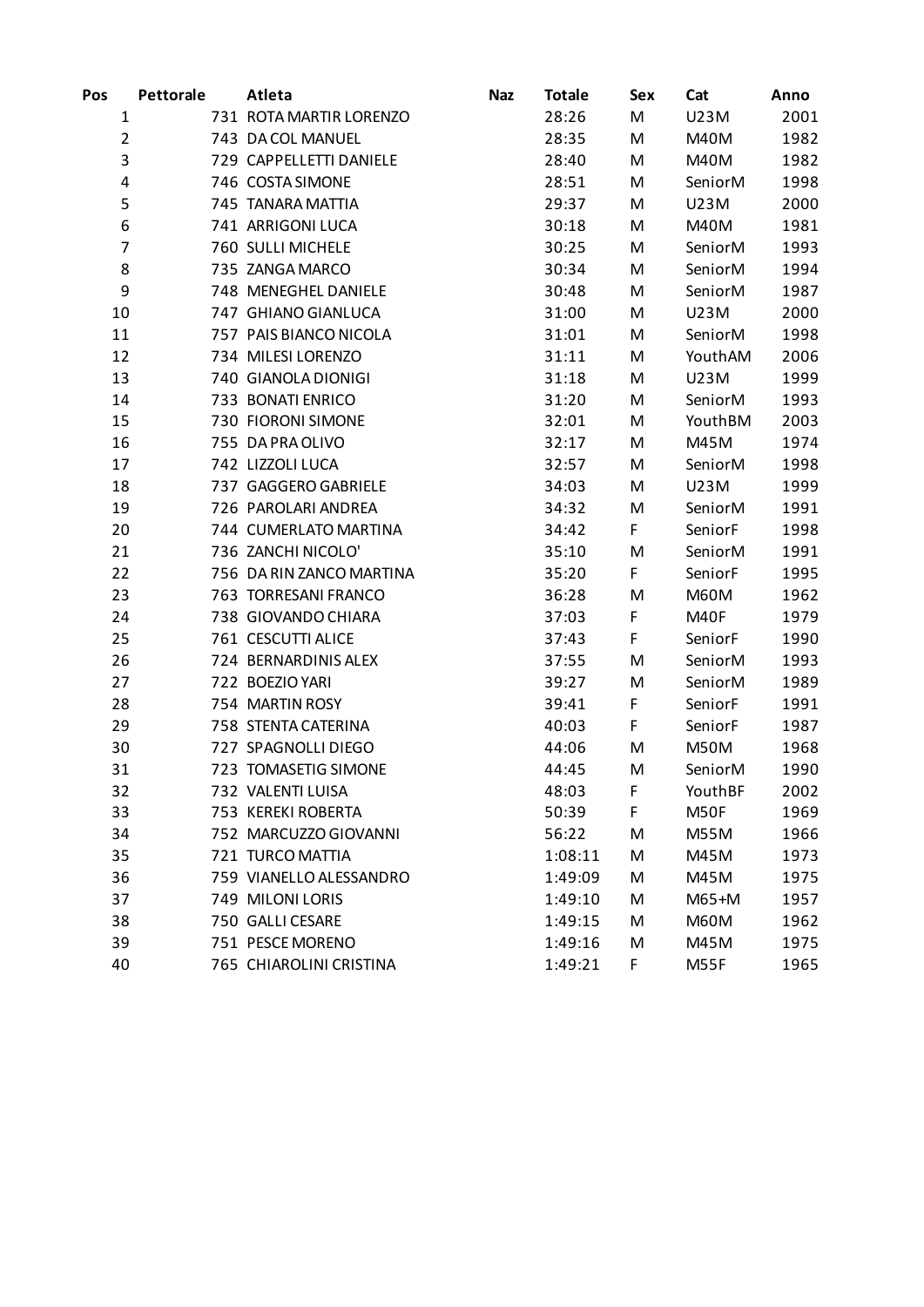| Società                           | Pos/Sex        | Pos/Cat        | Tempo_1 | Tempo_2 |
|-----------------------------------|----------------|----------------|---------|---------|
| SKYRUNNING ADVENTURE ASD          | 1              | 1              |         |         |
| <b>FISKY</b>                      | $\overline{2}$ | $\mathbf{1}$   |         |         |
| SKYRUNNING ADVENTURE ASD          | 3              | 2              |         |         |
| ATLETICA ROTALIANA                | 4              | 1              |         |         |
| <b>FISKY</b>                      | 5              | 2              |         |         |
| <b>ASD PEGARUN</b>                | 6              | 3              |         |         |
| TEAM ALDO MORO PALUZZA            | $\overline{7}$ | 2              |         |         |
| <b>ASD PEGARUN</b>                | 8              | 3              |         |         |
| <b>SCARPA - KARPOS</b>            | 9              | 4              |         |         |
| A.S. SANTIANO DANTE               | 10             | 3              |         |         |
| TEAM ALDO MORO PALUZZA            | 11             | 5              |         |         |
| <b>TEAM PASTURO</b>               | 12             | 1              |         |         |
| A.S. PREMANA                      | 13             | 4              |         |         |
| TEAM MUD & SNOW                   | 14             | 6              |         |         |
| SKYRUNNING ADVENTURE ASD          | 15             | $\mathbf{1}$   |         |         |
| TEAM KARPOS VIGILI DEL FUOCO      | 16             | $\mathbf{1}$   |         |         |
| <b>CENTRO ATLETI LIZZOLI</b>      | 17             | $\overline{7}$ |         |         |
| G.S.A. COMETA                     | 18             | 5              |         |         |
| ANGOLO MOUNTAIN RUNNING           | 19             | 8              |         |         |
| <b>G.E. FALCHI OLGINATESI</b>     | $\mathbf{1}$   | $\mathbf{1}$   |         |         |
| <b>ASD PEGARUN</b>                | 20             | 9              |         |         |
| ATL DOLOMITI                      | $\overline{2}$ | 2              |         |         |
| <b>NESSUNA</b>                    | 21             | 1              |         |         |
| <b>ASD PEGARUN</b>                | 3              | 1              |         |         |
| TEAM ALDO MORO PALUZZA            | 4              | 3              |         |         |
| ATLETICA BUJA                     | 22             | 10             |         |         |
| <b>NESSUNA</b>                    | 23             | 11             |         |         |
| TEAM ALDO MORO PALUZZA            | 5              | 4              |         |         |
| SALOMON ITALIA / TRIESTE ATLETICA | 6              | 5              |         |         |
| <b>VAL GLERIS PONTEBBA</b>        | 24             | 1              |         |         |
| <b>GSA PULFERO</b>                | 25             | 12             |         |         |
| SKYRUNNING ADVENTURE ASD          | 7              | $\mathbf{1}$   |         |         |
| <b>NESSUNA</b>                    | 8              | $\mathbf{1}$   |         |         |
| <b>NESSUNA</b>                    | 26             | 1              |         |         |
| PODISMO BUTTRIO                   | 27             | $\overline{2}$ |         |         |
| <b>NESSUNA</b>                    | 28             | 3              |         |         |
| TEAM3GAMBE                        | 29             | 1              |         |         |
| TEAM3GAMBE                        | 30             | $\overline{2}$ |         |         |
| TEAM3GAMBE                        | 31             | 4              |         |         |
| <b>NESSUNA</b>                    | 9              | 1              |         |         |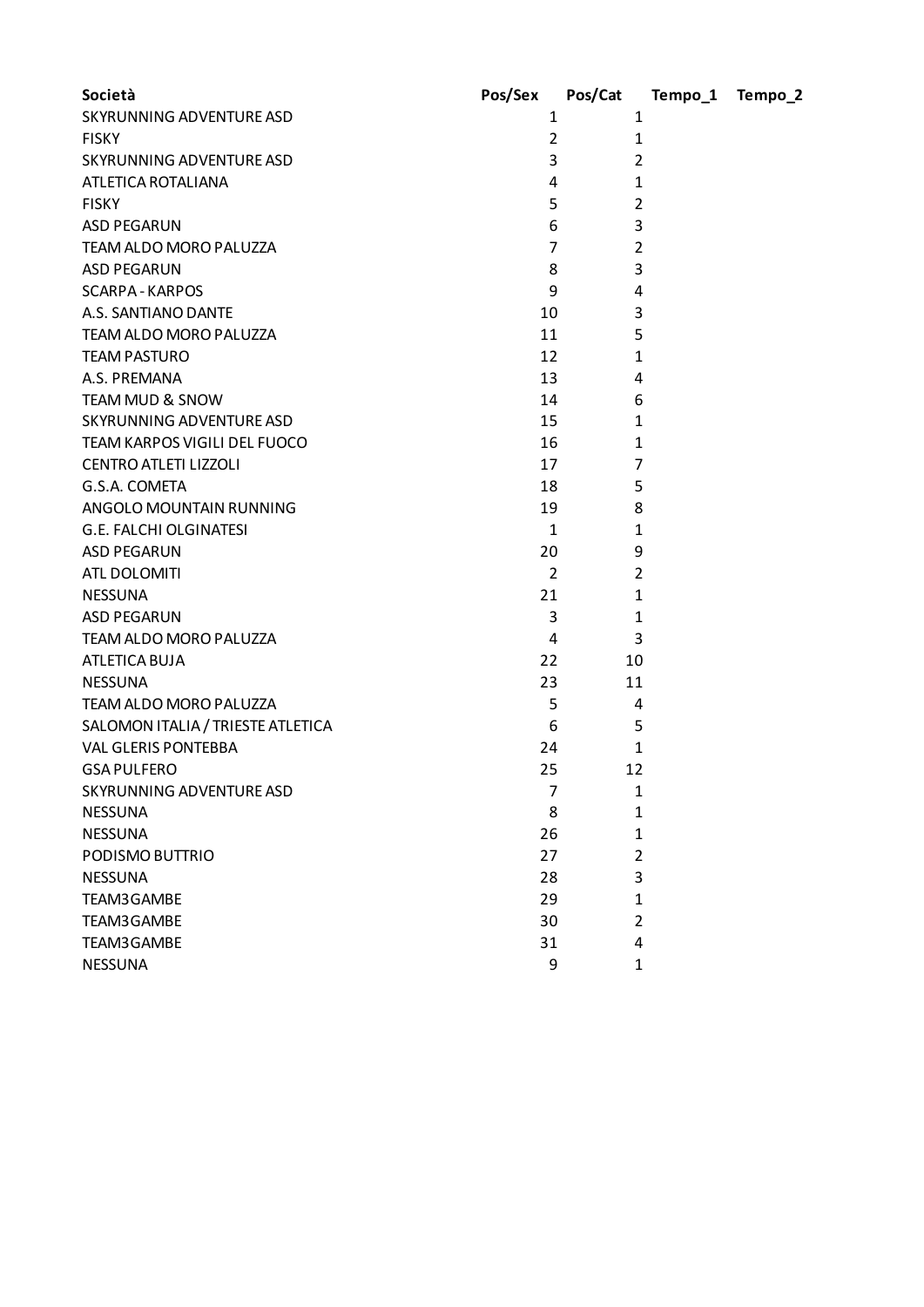**Tempo\_3 Tempo\_4 Tempo\_5 Tempo\_6 Tempo\_7 Tempo\_8 Tempo\_9 Tempo\_10**